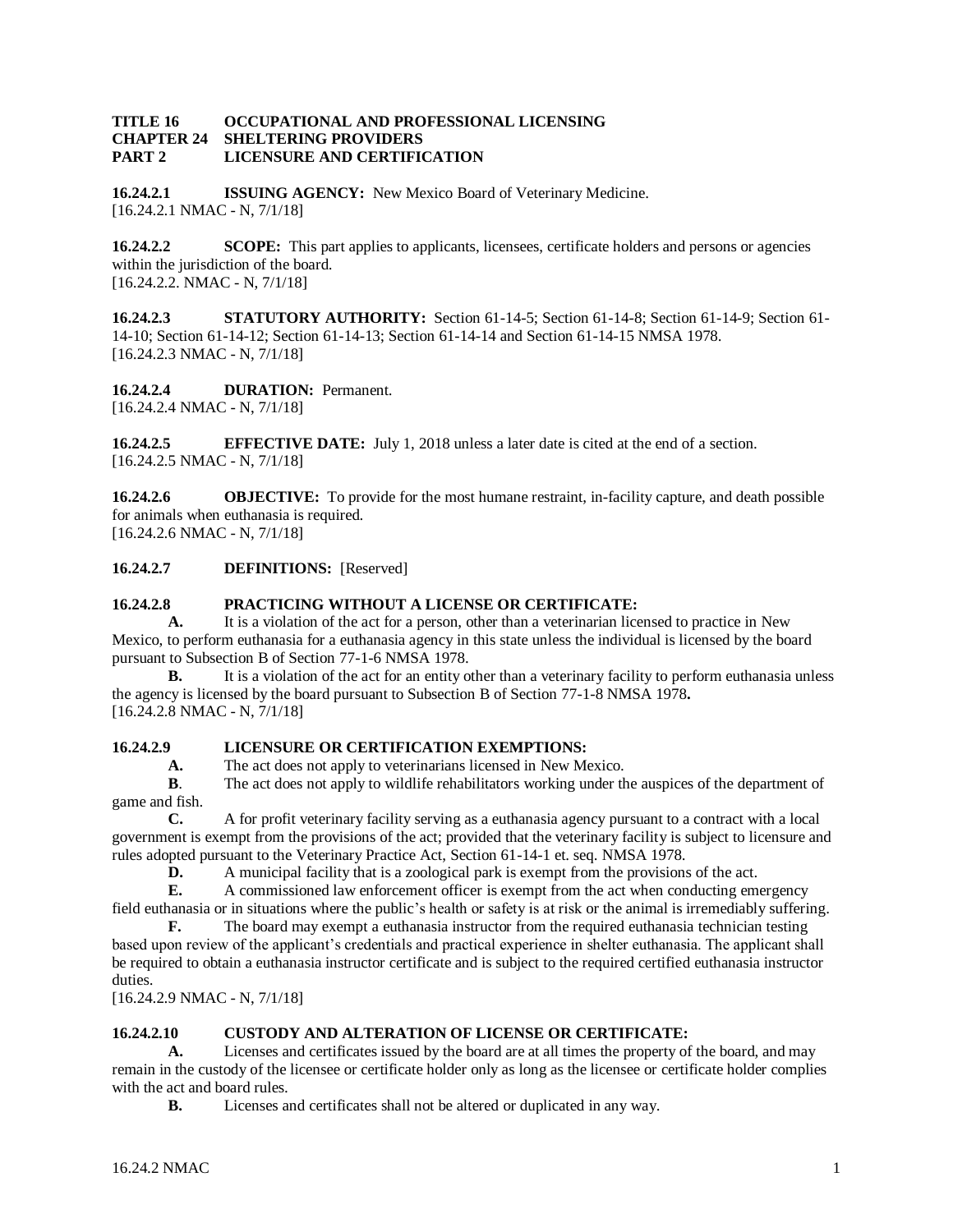**C.** Inspectors or board designees shall retrieve any license or certificate that is suspended, revoked, expired, or left by a licensee or certificate holder who is no longer employed at an establishment. [16.24.2.10 NMAC - N, 7/1/18]

**16.24.2.11 LICENSE OR CERTIFICATE NOT TRANSFERABLE:** A license or certificate issued by the board pursuant to the act shall not be transferred or assigned. [16.24.2.11 NMAC - N, 7/1/18]

### **16.24.2.12 DISPLAY OF LICENSE OR CERTIFICATE AND NOTIFICATION OF CHANGES:**

**A.** A euthanasia technician license or a euthanasia agency license shall at all times be posted in the euthanasia room of the euthanasia agency, unless the euthanasia technician is working at a location other than the euthanasia agency. If the euthanasia technician is performing euthanasia offsite, the licensee shall have the license in his or her possession. Euthanasia instructor certificate holders shall have the certificate in his or her possession when teaching any board approved euthanasia technician training course.

**B.** Licensees and certificate holders shall notify the board of any change of address, phone or other contact information within 30 days. If a euthanasia agency has a change of address, its current license will be invalidated on the date the change in address is effective and the agency shall reapply to the board for a valid license in order to perform euthanasia.

[16.24.2.12 NMAC - N, 7/1/18]

# **16.24.2.13 APPLICATION FOR LICENSURE AS A EUTHANASIA TECHNICIAN:**

**A.** In order to obtain a license as a licensed euthanasia technician, the applicant shall submit the following documentation and a completed application on a form provided by the board which may available online, accompanied by the required fees:

**(1)** proof of age indicating the applicant is at least 18 years of age, such as a copy of a driver's license or a copy of a state issued identification card (do not submit a copy of a birth certificate);

- **(2)** two**,** two inch by two inch original photographs taken within the past six months;
	- **(3)** a notarized authorization for release of information form;

**(4)** state criminal history background check as specified in 16.24.2.17 NMAC;

**(5)** verification that the applicant holds a high school diploma or its equivalent;

**(6)** verification that the applicant holds a certificate of completion, or similar document, of a board approved euthanasia technician training course within three years preceding the date the application for licensure is submitted, which course shall be approved as described in 16.24.2.18 NMAC;

**(7)** verification of passing a board approved examination administered by a certified euthanasia instructor at a board approved euthanasia training course with a grade of at least eighty percent;

**(8)** passing an examination, administered by the board, with a grade of at least eighty

percent;

**(9)** any other information or verifications the board may request.

**B.** Sixty-day temporary euthanasia technician license.

**(1)** A temporary license may be issued at the discretion of the board. The temporary license is intended to assist a licensed euthanasia agency to hire trained personnel in the event the agency's only licensed euthanasia technician leaves the agency or is no longer able to perform euthanasia for any reason. The temporary license is valid for a period of no more than 60 calendar days. The temporary license cannot be renewed by the euthanasia technician. No more than one temporary license may be granted to an individual unless approved by the board in consideration of extenuating circumstances.

**(2)** To qualify for a temporary license, an applicant shall submit all items required in Paragraphs (1) through (6) of Subsection A of 16.25.11.12 NMAC**.** [16.24.2.13 NMAC - N, 7/1/18]

## **16.24.2.14 APPLICATION FOR CERTIFICATION AS A EUTHANASIA INSTRUCTOR:**

**A.** In order to obtain a certificate as a certified euthanasia instructor the applicant shall submit the following documentation and a completed application on a form provided by the board, which may be available online, accompanied by the required fees:

**(1)** proof of age indicating the applicant is at least 21 years of age such as a copy of a driver's license or a copy of a state issued identification card (do not submit a copy of a birth certificate);

**(2)** two, two inch by two inch original photographs taken within the past six months;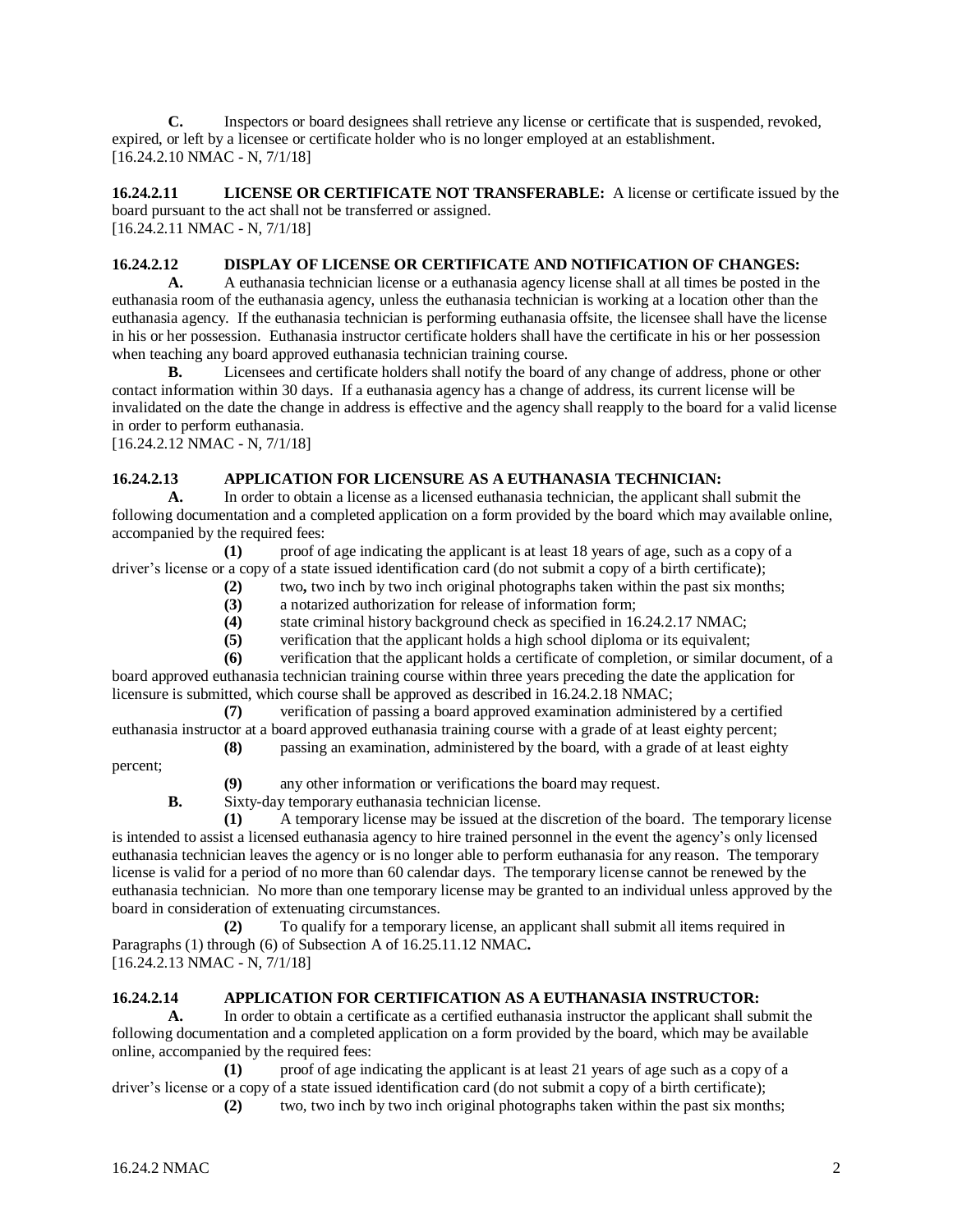- **(3)** a notarized authorization for release of information form;
- **(4)** state criminal history background check as specified in 16.24.2.17 NMAC;
- **(5)** verification that the applicant holds a high school diploma or its equivalent;

**(6)** verification that the applicant holds a certificate of completion of a board approved euthanasia technician training course, completed within one year preceding the date the application for certification

is submitted; **(7)** verification of passing a board approved examination for a board approved euthanasia technician training course with a grade of at least ninety percent;

**(8)** verification of at least one year of practical experience in the euthanasia of shelter animals preceding the date of application;

**(9)** any other information or verifications the board may request.

**B.** The board may exempt a euthanasia instructor from taking a required board approved euthanasia technician training course and test based upon review of the applicant's credentials and practical experience in shelter euthanasia. The applicant shall be required to obtain a euthanasia instructor certificate and is subject to the required certified instructor duties.

[16.24.2.14 NMAC - N, 7/1/18]

**16.24.2.15 APPLICATION FOR LICENSURE AS A EUTHANASIA AGENCY:** All agencies that will provide euthanasia services on or after January 1, 2010, shall be licensed by the board by January 1, 2010, or before performing euthanasia services if the agency does not begin performing euthanasia services until a later date. In order to obtain a license as a euthanasia agency, the applicant shall submit the following documentation and a competed application on a form provided by the board, which may be online, accompanied by the required fee:

**A.** the agency shall have at least one licensed euthanasia technician on staff who shall at all times be assisted by a trained assistant**;**

**B.** the agency shall provide the names of their current licensed euthanasia technicians at the time of application or renewal for licensure and shall notify the board when there is a change in licensed euthanasia technicians at the agency within 30 days;

**C.** the agency shall have a written contingency plan for providing euthanasia in the event the agency is without a licensed euthanasia technician;

**D.** the agency shall notify the board in the event it no longer has a licensed euthanasia technician on staff within 72 hours;

**E.** the agency shall keep accurate controlled substance and dangerous drug logs, in compliance with applicable state controlled substances laws, which shall be inspected quarterly according to the guidelines of the New Mexico pharmacy board and shall be made available to the board approved euthanasia agency inspector;<br> **F.** the agency shall identify and describe any contracts with a supervising veterinarian, a consul

**F.** the agency shall identify and describe any contracts with a supervising veterinarian, a consulting pharmacist and any holder of DEA licenses;

**G.** the agency shall comply with board inspections;

**H.** the agency shall pay the license fee established by the board; and

**I.** the agency shall provide any other information or verifications the board may request. [16.24.2.15 NMAC - N, 7/1/18]

## **16.24.2.16 APPLICATION FOR LICENSE OR CERTIFICATE RENEWALS:**

**A.** Licenses and certificates shall be valid for one year from the date the license or certificate is issued. Each licensee or certificate holder shall, on or before the expiration date of the license or certificate submit a renewal form provided by the board and pay a renewal fee as established by the board. Holders of a license or certificate who fail to renew on or before the expiration date may not practice past the expiration date and may be considered to be practicing without a license. Any person may reinstate an expired license or certificate within three years of its expiration by making application to the board for renewal and paying the current renewal fee along with all delinquent renewal fees and late fees. After three years have elapsed since the date of expiration, a license or certificate may not be renewed and the holder shall apply for a new license or certificate and take the required examination. The board may assess a late fee on the applicant as established by the board. License or certificate holders shall also comply with Subsections B through D to renew a license or certificate, as applicable.

**B.** For each renewal, a euthanasia technician shall also:

**(1)** provide proof of having taken four hours of board-approved continuing education courses or in-service training during the prior year, which may include, but are not limited to, animal handling, euthanasia, recording and handling of controlled substances and dangerous drugs, shelter operations and teacher training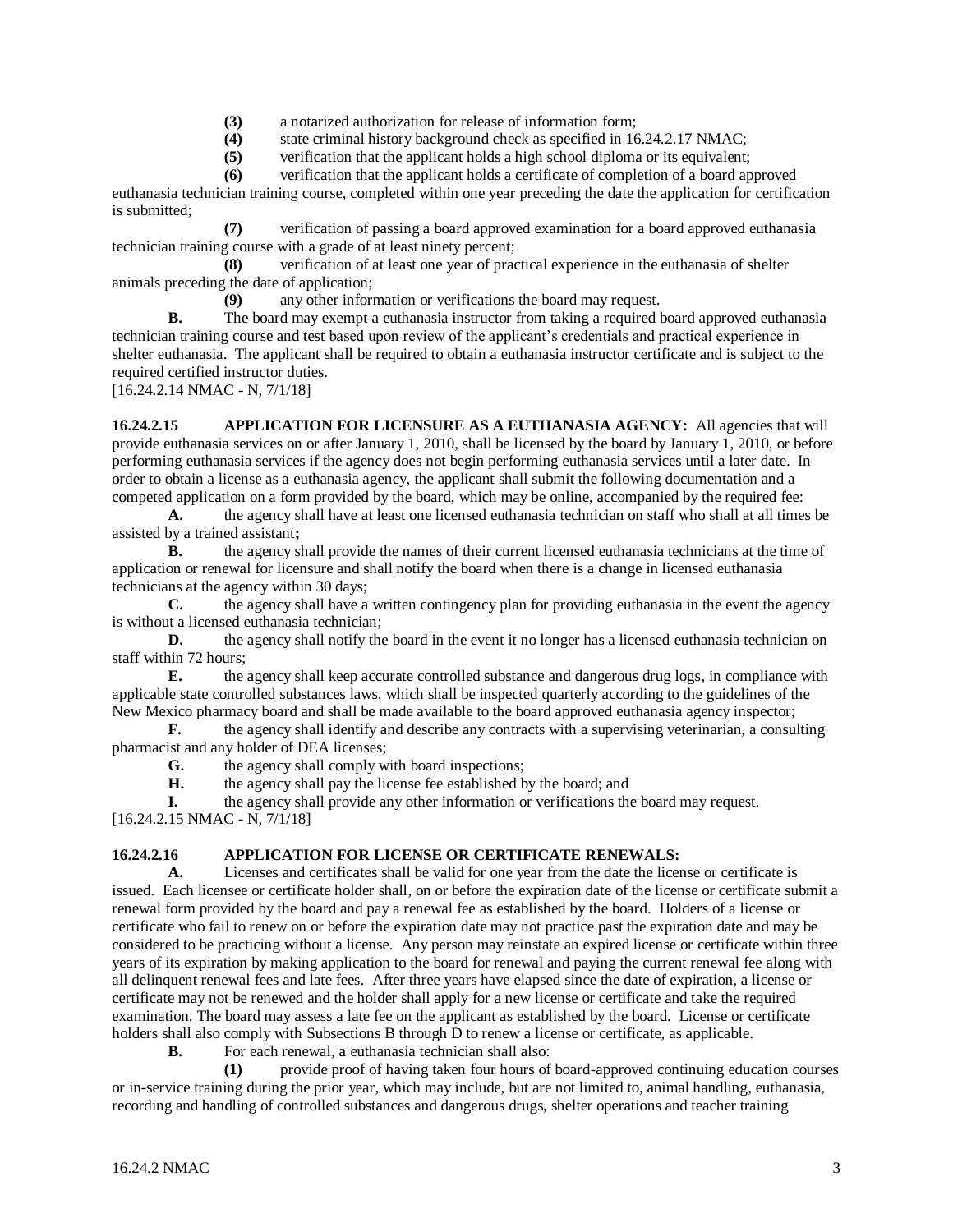courses**.** Credit for non-contact forms of instruction including online training is accepted. A maximum of four credit hours may be accrued as excess and carried forward to the subsequent licensing year.

**(2)** complete any continuing education course specifically required by the board within the preceding twelve months;

**(3)** be responsible for proving the validity of the reported continuing education hours by submitting photocopies of seminar registrations or completion certificates, or similar documentation; and

**(4)** submit a request for course approval including a course description with course outline, the number of course hours, and agency teaching the course, in writing to the board if there is a question about whether a particular course, class, or seminar will be approved for credit**.**

**C.** For each renewal, a euthanasia instructor shall also:

**(1)** provide proof of having taken eight hours of board approved continuing education courses during the prior 12 months, which may include, but are not limited to, animal handling, euthanasia, recording and handling of controlled substances and dangerous drugs, shelter operations and teacher training courses. Credit for non-contact forms of instruction including online training is accepted. A maximum of eight credit hours may be accrued as excess and carried forward to the subsequent licensing year.

**(2)** complete any continuing education course specifically required by the board within the preceding twelve months;

**(3)** be responsible for proving the validity of the reported continuing education hours by submitting photocopies of seminar registrations or completion certificates, or similar documentation; and

**(4)** submit a request for course approval including a course description with course outline, the number of course hours, and agency teaching the course, in writing to the board if there is a question about whether a particular course, class, or seminar will be approved for credit.

**D.** For each renewal, a euthanasia agency shall also:

**(1) s**ubmit to an inspection every other calendar year and correct any deficiencies found during its inspection;

**(2)** submit a current list of its licensed euthanasia technicians. [16.24.2.16 NMAC - N, 7/1/18]

#### **16.24.2.17 APPLICANT BACKGROUND CHECK PROCEDURE:**

**A.** Pursuant to Subsection B of Section 77-1-5(N) NMSA 1978 all applicants for initial issuance or reinstatement of a license or certificate in New Mexico shall be required to establish positive identification for a state criminal history background check, except commissioned law enforcement officers.

**B.** Department of public safety authorization for release of information form shall be submitted to the department of public safety with a money order or cashier's check made out to the department of public safety, for the prescribed fee for the amount established by the department of public safety for the processing of state criminal history background checks.

[16.24.2.17 NMAC - N, 7/1/18]

#### **16.24.2.18 CURRICULUM FOR BOARD APPROVED EUTHANASIA TECHNICIAN TRAINING**

**COURSES:** In order to receive board approval for a euthanasia technician training course that will be taught on or after July 1, 2009, the euthanasia instructor shall submit a written request for approval to the board along with 12 copies of the instructor's manual, the course curriculum and a description of the test administered by the instructor. Courses will be approved until such time as the board revokes the approval. Approved courses will subject to annual review. The curriculum shall include the following.

- **A.** Animal anatomy and physiology as related to euthanasia.
- **B.** Euthanasia: the history, current standards, stages of euthanasia, best practices.

**C.** Euthanasia by injection: acceptable sites (advantages, disadvantages, criteria for selecting which site), restraint for each type of injection, injection techniques and mechanics of each technique, acceptable euthanasia drugs, best practices.

**D.** Pre-euthanasia anesthesia: uses, stages of anesthesia, criteria for judging depth of anesthesia, drugs for this use, administration sites and methods, best practices.

**E.** Verification of death: proper and accurate methods of verification of death.<br> **F.** Pharmaceuticals: controlled and non-controlled substances (types, method c

Pharmaceuticals: controlled and non-controlled substances (types, method of actions, uses), dosage calculations, security and storage of both types of drugs, record keeping, drug logs, controlled substance logs, labeling of drug mixtures, material safety data sheets (MSDS sheets), inventory management.